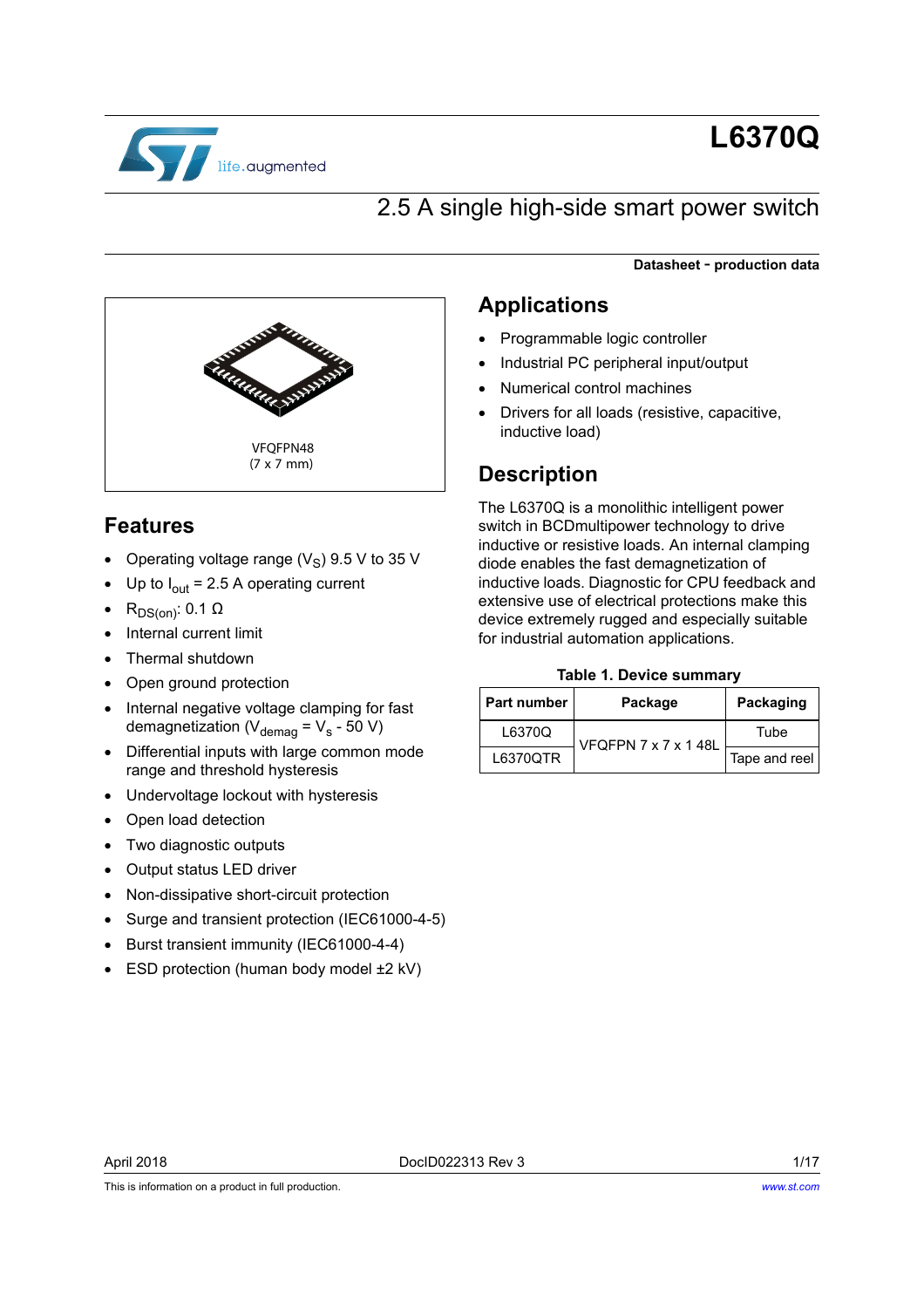# **Contents**

| 1              |     |                                                   |
|----------------|-----|---------------------------------------------------|
|                |     |                                                   |
| $\overline{2}$ |     |                                                   |
|                | 2.1 |                                                   |
|                | 2.2 |                                                   |
|                | 2.3 |                                                   |
|                | 2.4 |                                                   |
| 3              |     |                                                   |
|                | 3.1 |                                                   |
|                | 3.2 |                                                   |
|                | 3.3 |                                                   |
|                | 3.4 |                                                   |
|                | 3.5 |                                                   |
|                | 3.6 |                                                   |
|                | 3.7 |                                                   |
| 4              |     |                                                   |
|                | 4.1 | VFQFPN48 (7 x 7 x 1.0 mm) package information  14 |
| 5              |     |                                                   |

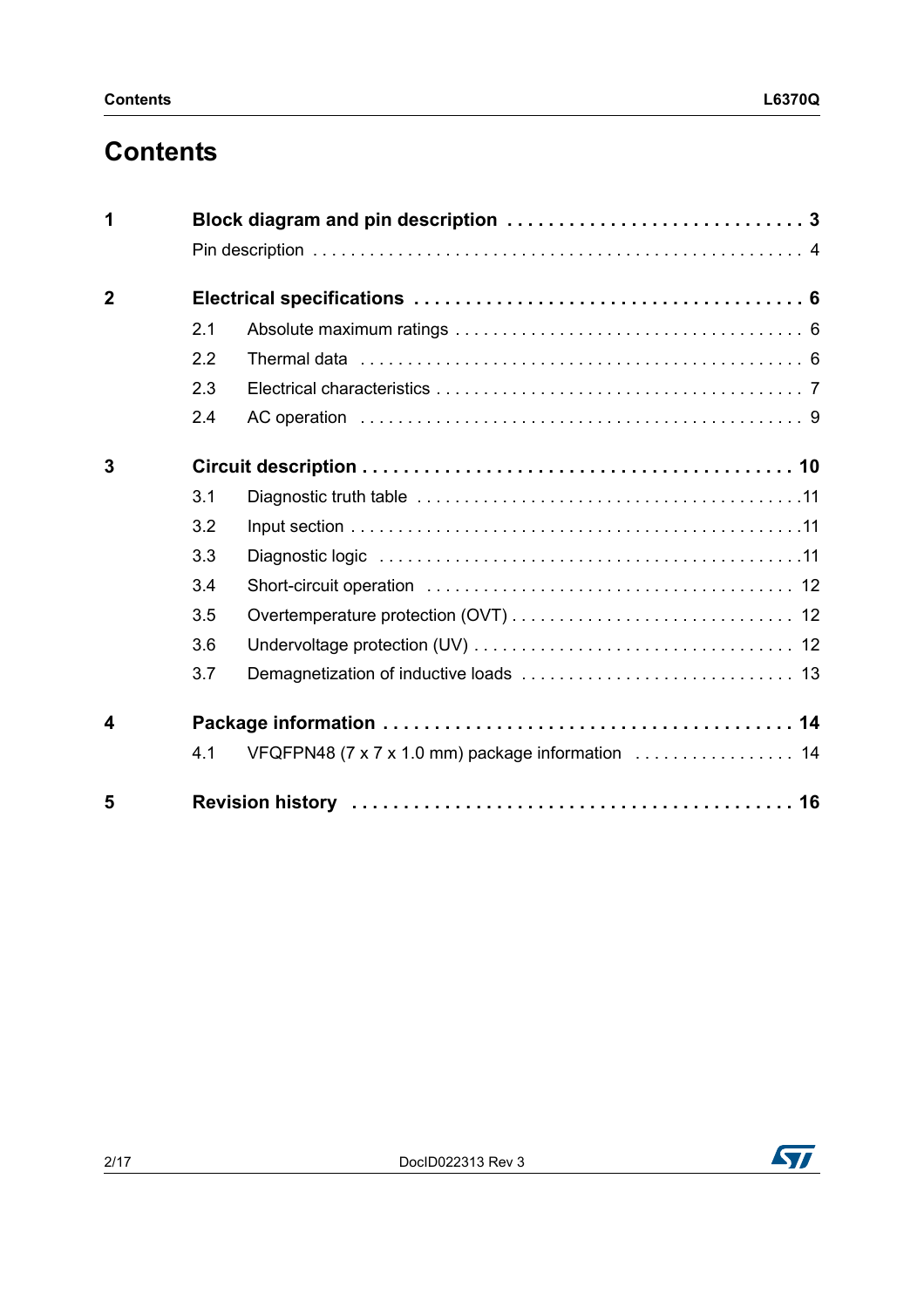# <span id="page-2-0"></span>**1 Block diagram and pin description**



**Figure 1.Block diagram**







DocID022313 Rev 3 3/17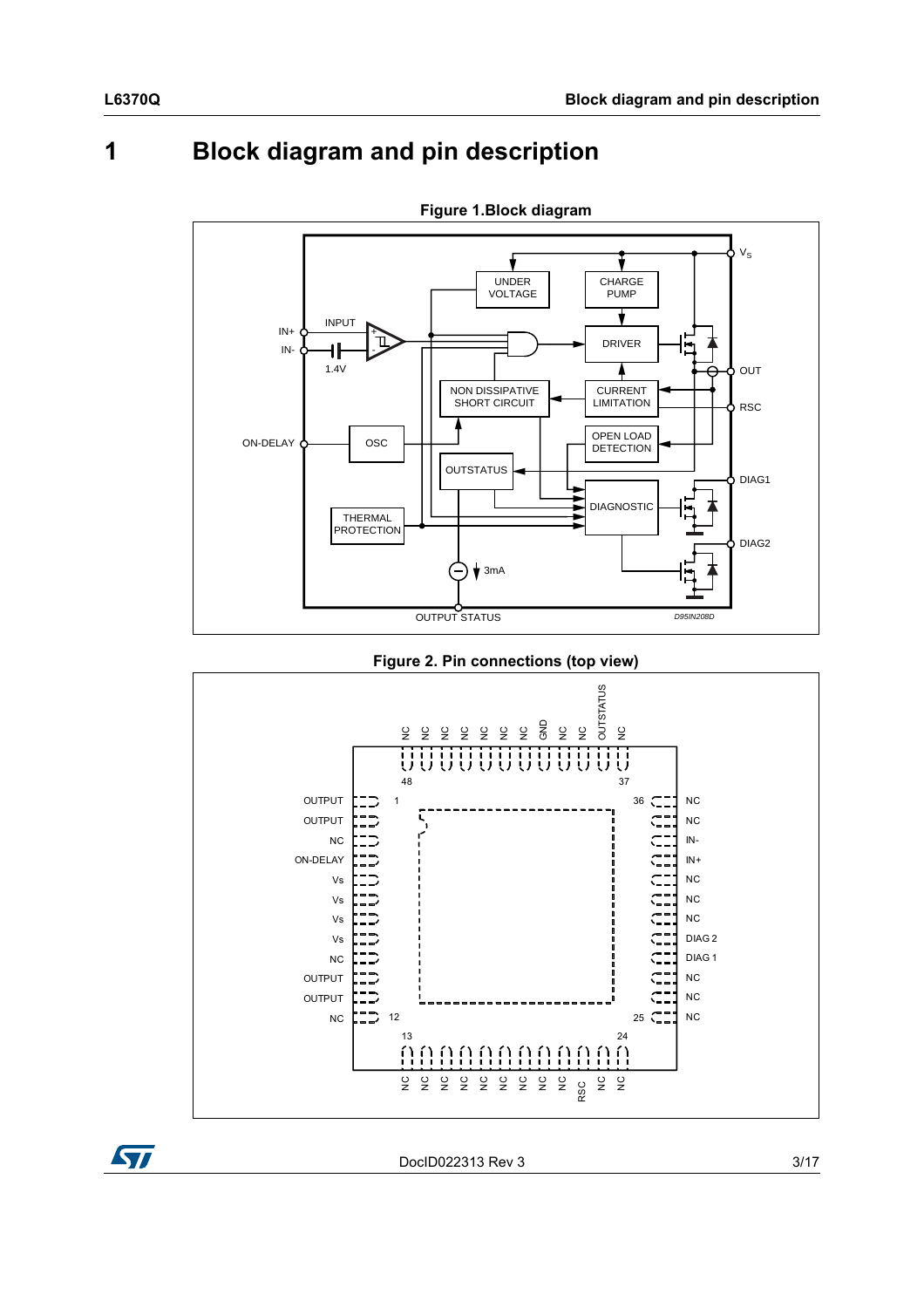# <span id="page-3-0"></span>**Pin description**

| <b>Table 2. Pin description</b> |  |  |  |
|---------------------------------|--|--|--|
|                                 |  |  |  |

| Pin | <b>Name</b>       | <b>Description</b>                                                                                      |
|-----|-------------------|---------------------------------------------------------------------------------------------------------|
| 1   | <b>OUTPUT</b>     | High-side output with built-in current limitation                                                       |
| 2   | OUTPUT            | High-side output with built-in current limitation                                                       |
| 3   | <b>NC</b>         | Not connected                                                                                           |
| 4   | <b>ON-DELAY</b>   | Programmable on-time interval duration during short-circuit operation                                   |
| 5   | Vs                | Supply voltage input, the value of the supply voltage is monitored to detect<br>undervoltage conditions |
| 6   | Vs                | Supply voltage input, the value of the supply voltage is monitored to detect<br>undervoltage conditions |
| 7   | Vs                | Supply voltage input, the value of the supply voltage is monitored to detect<br>undervoltage conditions |
| 8   | Vs                | Supply voltage input, the value of the supply voltage is monitored to detect<br>undervoltage conditions |
| 9   | <b>NC</b>         | Not connected                                                                                           |
| 10  | <b>OUTPUT</b>     | High-side output with built-in current limitation                                                       |
| 11  | <b>OUTPUT</b>     | High-side output with built-in current limitation                                                       |
| 12  | <b>NC</b>         | Not connected                                                                                           |
| 13  | <b>NC</b>         | Not connected                                                                                           |
| 14  | <b>NC</b>         | Not connected                                                                                           |
| 15  | <b>NC</b>         | Not connected                                                                                           |
| 16  | <b>NC</b>         | Not connected                                                                                           |
| 17  | <b>NC</b>         | Not connected                                                                                           |
| 18  | <b>NC</b>         | Not connected                                                                                           |
| 19  | <b>NC</b>         | Not connected                                                                                           |
| 20  | <b>NC</b>         | Not connected                                                                                           |
| 21  | <b>NC</b>         | Not connected                                                                                           |
| 22  | <b>RSC</b>        | <b>Current limitation settings</b>                                                                      |
| 23  | NC.               | Not connected                                                                                           |
| 24  | <b>NC</b>         | Not connected                                                                                           |
| 25  | <b>NC</b>         | Not connected                                                                                           |
| 26  | <b>NC</b>         | Not connected                                                                                           |
| 27  | <b>NC</b>         | Not connected                                                                                           |
| 28  | DIAG1             | DIAGNOSTIC1 output. This open drain reports the IC working<br>conditions (see Table 6 on page 9).       |
| 29  | DIAG <sub>2</sub> | DIAGNOSTIC2 output. This open drain reports the IC working conditions (see<br>Table 6).                 |

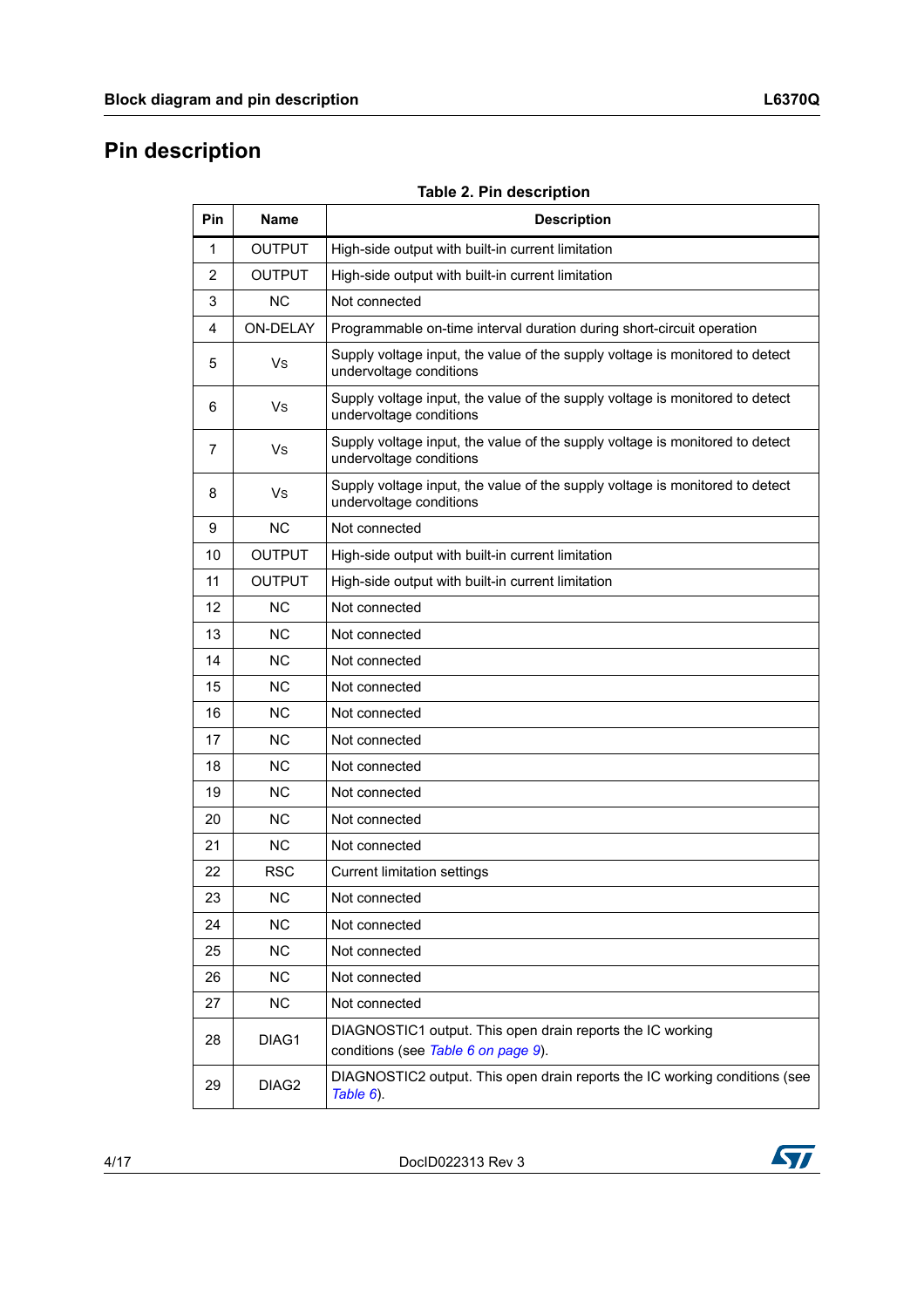|  | Table 2. Pin description (continued) |  |
|--|--------------------------------------|--|
|  |                                      |  |

| Pin | <b>Name</b>      | <b>Description</b>                                                                                                                                            |
|-----|------------------|---------------------------------------------------------------------------------------------------------------------------------------------------------------|
| 30  | <b>NC</b>        | Not connected                                                                                                                                                 |
| 31  | <b>NC</b>        | Not connected                                                                                                                                                 |
| 32  | <b>NC</b>        | Not connected                                                                                                                                                 |
| 33  | $IN +$           | Comparator inverting input                                                                                                                                    |
| 34  | IN-              | Comparator non-inverting input                                                                                                                                |
| 35  | <b>NC</b>        | Not connected                                                                                                                                                 |
| 36  | <b>NC</b>        | Not connected                                                                                                                                                 |
| 37  | <b>NC</b>        | Not connected                                                                                                                                                 |
| 38  | <b>OUTSTATUS</b> | This current source output drives a LED to signal the status of the output pin.<br>The pin is active (source current) when the output pin is considered high. |
| 39  | <b>NC</b>        | Not connected                                                                                                                                                 |
| 40  | <b>NC</b>        | Not connected                                                                                                                                                 |
| 41  | <b>GND</b>       | Ground                                                                                                                                                        |
| 42  | <b>NC</b>        | Not connected                                                                                                                                                 |
| 43  | <b>NC</b>        | Not connected                                                                                                                                                 |
| 44  | <b>NC</b>        | Not connected                                                                                                                                                 |
| 45  | <b>NC</b>        | Not connected                                                                                                                                                 |
| 46  | <b>NC</b>        | Not connected                                                                                                                                                 |
| 47  | <b>NC</b>        | Not connected                                                                                                                                                 |
| 48  | <b>NC</b>        | Not connected                                                                                                                                                 |

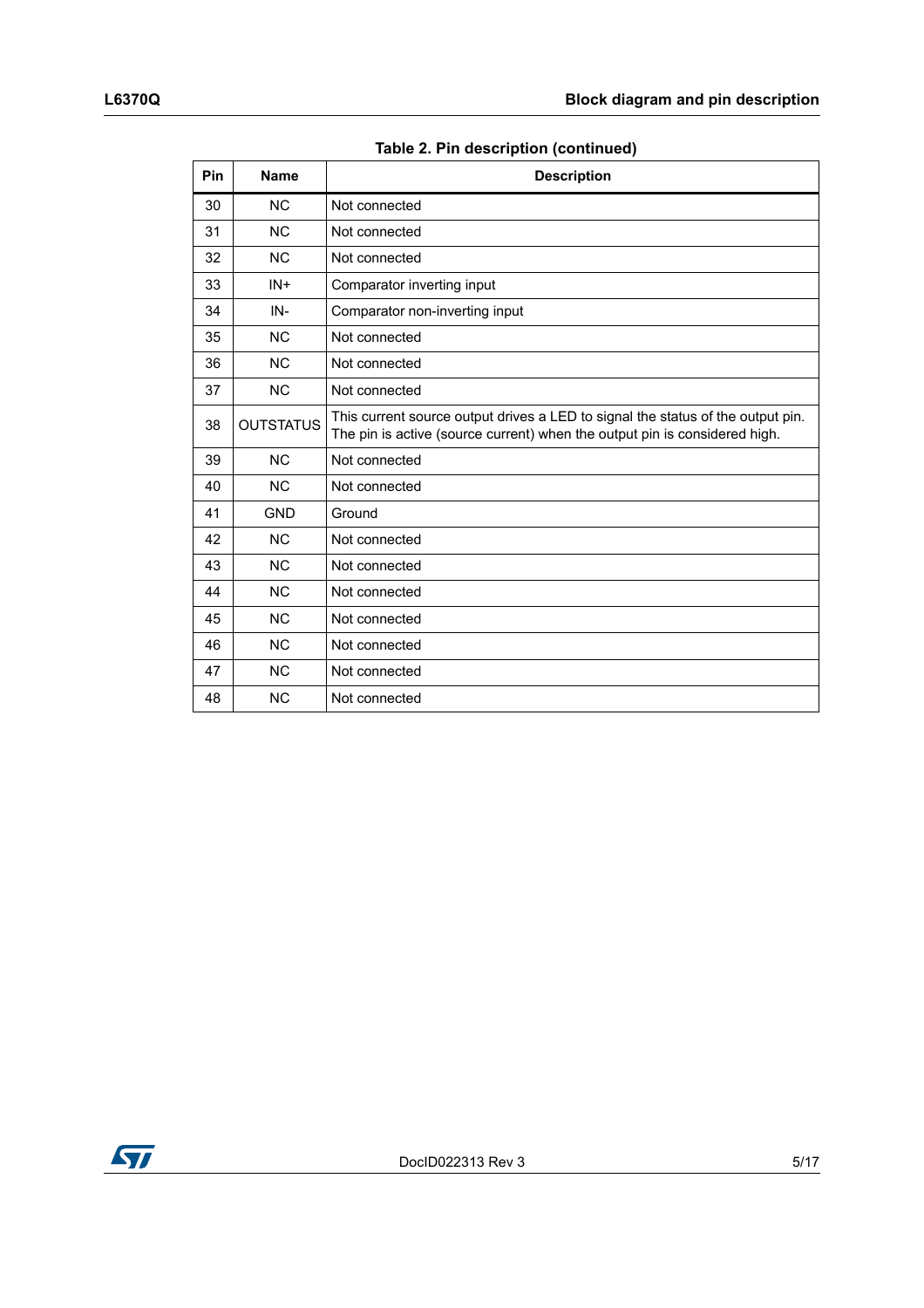# <span id="page-5-0"></span>**2 Electrical specifications**

## <span id="page-5-1"></span>**2.1 Absolute maximum ratings**

<span id="page-5-3"></span>

| Symbol                     | <b>Parameter</b>                                                                       | <b>Value</b>        | Unit        |  |  |
|----------------------------|----------------------------------------------------------------------------------------|---------------------|-------------|--|--|
| $V_{\rm S}$                | Supply voltage (Tw < 10 ms)                                                            | 50                  | V           |  |  |
| $V_{\rm s}$ - $V_{\rm o}$  | Supply to output differential voltage (see also $V_{cl}$ )                             | Internally limited  | V           |  |  |
| $V_{od}$                   | <b>Externally forced voltage</b>                                                       | $-0.3$ to $7$       | V           |  |  |
| $I_{\text{od}}$            | <b>Externally forced current</b>                                                       | ±1                  | mA          |  |  |
| $V_{IN}$                   | Input voltage                                                                          | $-10$ to $V_s + 10$ | V           |  |  |
| $V_i$                      | Differential input voltage                                                             | 43                  | $\vee$      |  |  |
| $I_{IN}$                   | Input current                                                                          | 20                  | mA          |  |  |
| l <sub>out</sub>           | Output current (see also $I_{\rm sc}$ )                                                | Internally limited  | A           |  |  |
| $E_{AS}$                   | Single pulse avalanche energy<br>$(T_{amb} = 125 °C, V_{CC} = 24 V, I_{load} = 2.0 A)$ | 6.0                 | J           |  |  |
| $P_{TOT}$                  | Power dissipation (see also thermal characteristics)                                   | Internally limited  | W           |  |  |
| $T_{op}$                   | Operating temperature range                                                            | $-40$ to $+105$     | $^{\circ}C$ |  |  |
| $T_{\footnotesize\rm STG}$ | Storage temperature                                                                    | $-55$ to 150        | $^{\circ}C$ |  |  |

#### **Table 3. Absolute maximum ratings**

## <span id="page-5-2"></span>**2.2 Thermal data**

| Table 4. Thermal data |  |
|-----------------------|--|
|-----------------------|--|

| <b>Symbol</b> | <b>Description</b>                                 | Value | Unit |               |
|---------------|----------------------------------------------------|-------|------|---------------|
| $R_{th(JC)}$  | Thermal resistance junction-case                   | Max.  |      | $\degree$ C/W |
| $R_{th(JA)}$  | Thermal resistance junction-ambient <sup>(1)</sup> | Max.  | 50   |               |

1. Mounted on a 2-side + vias PCB with a ground dissipating area on the bottom side.

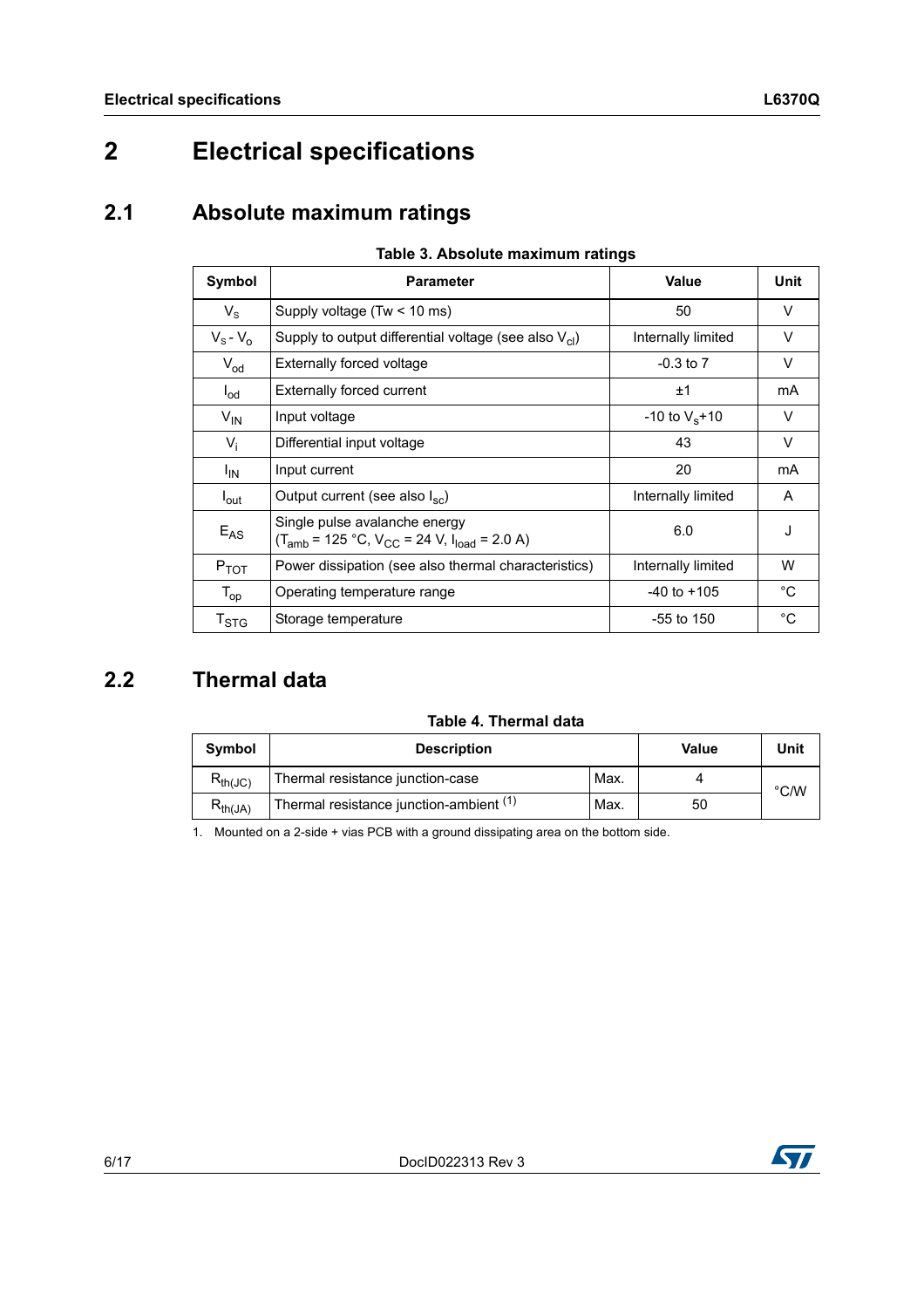## <span id="page-6-0"></span>**2.3 Electrical characteristics**

( $V_s$  = 24 V; T<sub>J</sub> = -25 to +125 °C, unless otherwise specified)

| Symbol            | <b>Parameter</b>                                       | <b>Test conditions</b>                                                                   | Min.                       | Typ.                     | Max.           | Unit |
|-------------------|--------------------------------------------------------|------------------------------------------------------------------------------------------|----------------------------|--------------------------|----------------|------|
| $V_{smin}$        | Supply voltage for valid diagnostics                   | $I_{\text{diag}}$ 0.5 mA; $V_{\text{dg1}}$ = 1.5 V                                       | $\overline{4}$             |                          | 35             | V    |
| $V_{\rm s}$       | Supply voltage (operative)                             |                                                                                          | 9.5                        | 24                       | 35             | V    |
| $I_q$             | Quiescent current $I_{\text{out}} = I_{\text{os}} = 0$ | $V_{il}$<br>$V_{ih}$                                                                     |                            | 0.8<br>3                 | 1.4<br>4       | mA   |
| $V_{\text{sth1}}$ | Undervoltage threshold 1                               | $T_{amb}$ = 0 to +85 °C<br>(see Figure 4)                                                | 8.5                        | 9                        | 9.5            | V    |
| $V_{\text{sth2}}$ | Undervoltage threshold 2                               |                                                                                          | 8                          | 8.5                      | 9              | V    |
| $V_{\text{sth3}}$ | Supply voltage hysteresis                              |                                                                                          | 300                        | 500                      | 700            | mV   |
| $I_{\rm sc}$      | Short-circuit current                                  | $V_s$ = 9.5 to 35 V; R <sub>L</sub> = 2 $\Omega$<br>$5 k\Omega < R_{SC}$ < 30 k $\Omega$ | 15/ $R_{SC}$ (k $\Omega$ ) |                          | A              |      |
|                   |                                                        | 0< $R_{SC}$ < 5 k $\Omega$                                                               | 2.6                        | 3.2                      | 4              | Α    |
|                   |                                                        | $I_{out}$ = 2.0 A, T <sub>i</sub> = 25 °C<br>$T_i = 125 °C$                              | -                          | 200<br>320               | 280<br>440     | mV   |
| $V_{don}$         | Output voltage drop                                    | $I_{\text{out}}$ = 2.5 A, T <sub>i</sub> = 25 °C<br>$T_i = 125 °C$                       | $\overline{\phantom{a}}$   | 250<br>400               | 350<br>550     | mV   |
| $I_{\text{oslk}}$ | Output leakage current                                 | $V_i = V_{ii}$ ; $V_o = 0$ V                                                             | $\blacksquare$             | $\frac{1}{2}$            | 500            | μA   |
| $V_{ol}$          | Low-state out voltage                                  | $V_i = V_{ii}$ ; R <sub>L</sub> = $\infty$                                               | $\frac{1}{2}$              | 0.8                      | 1.5            | V    |
| $V_{\text{cl}}$   | Internal voltage clamp<br>$(V_s - V_O)$                | $I_{\Omega}$ = 1 A<br>Single pulsed: $T_p$ = 300 µs                                      | 48                         | 53                       | 58             | V    |
| $I_{old}$         | Open load detection current                            | $V_i = V_{ih}$ ; T <sub>amb</sub> = 0 to + 85 °C                                         | 1                          | 3                        | 6              | mA   |
| $V_{\text{id}}$   | Common mode input voltage range<br>(operative)         | $V_s$ = 18 to 35 V                                                                       | $-7$                       | $\overline{\phantom{a}}$ | 15             | V    |
| $I_{ib}$          | Input bias current                                     | $V_i$ = -7 to 15 V; -ln = 0 V                                                            | $-250$                     |                          | 250            | μA   |
| $V_{ith}$         | Input threshold voltage                                | $V + In > V - In$                                                                        | 0.8                        | 1.4                      | $\overline{2}$ | V    |
| V <sub>iths</sub> | Input threshold hysteresis voltage                     | $V + In > V - In$                                                                        | 50                         |                          | 400            | mV   |
| $R_{\text{id}}$   | Differential input resistance                          | $0 < +1n < +16$ V; $-1n = 0$ V<br>$-7 < +1n < 0 V$ ; $-1n = 0 V$                         |                            | 400<br>150               |                | kΩ   |
|                   |                                                        | $V + In = V - In$<br>+li<br>0 V < Vi < 5.5 V<br>-li                                      | $-20$<br>$-75$             | $-25$                    | $+20$          |      |
| $I_{\text{ilk}}$  | Input offset current                                   | $-In = GND$<br>+li<br>$0 V < V + In < 5.5 V$<br>-li                                      | $-250$                     | $+10$<br>$-125$          | $+50$          | μA   |
|                   |                                                        | $+$ In = GND<br>+li<br>$0 V < V$ -In <5.5 V<br>-li                                       | $-100$<br>$-50$            | $-30$<br>$-15$           |                |      |

#### **Table 5. Electrical characteristics**

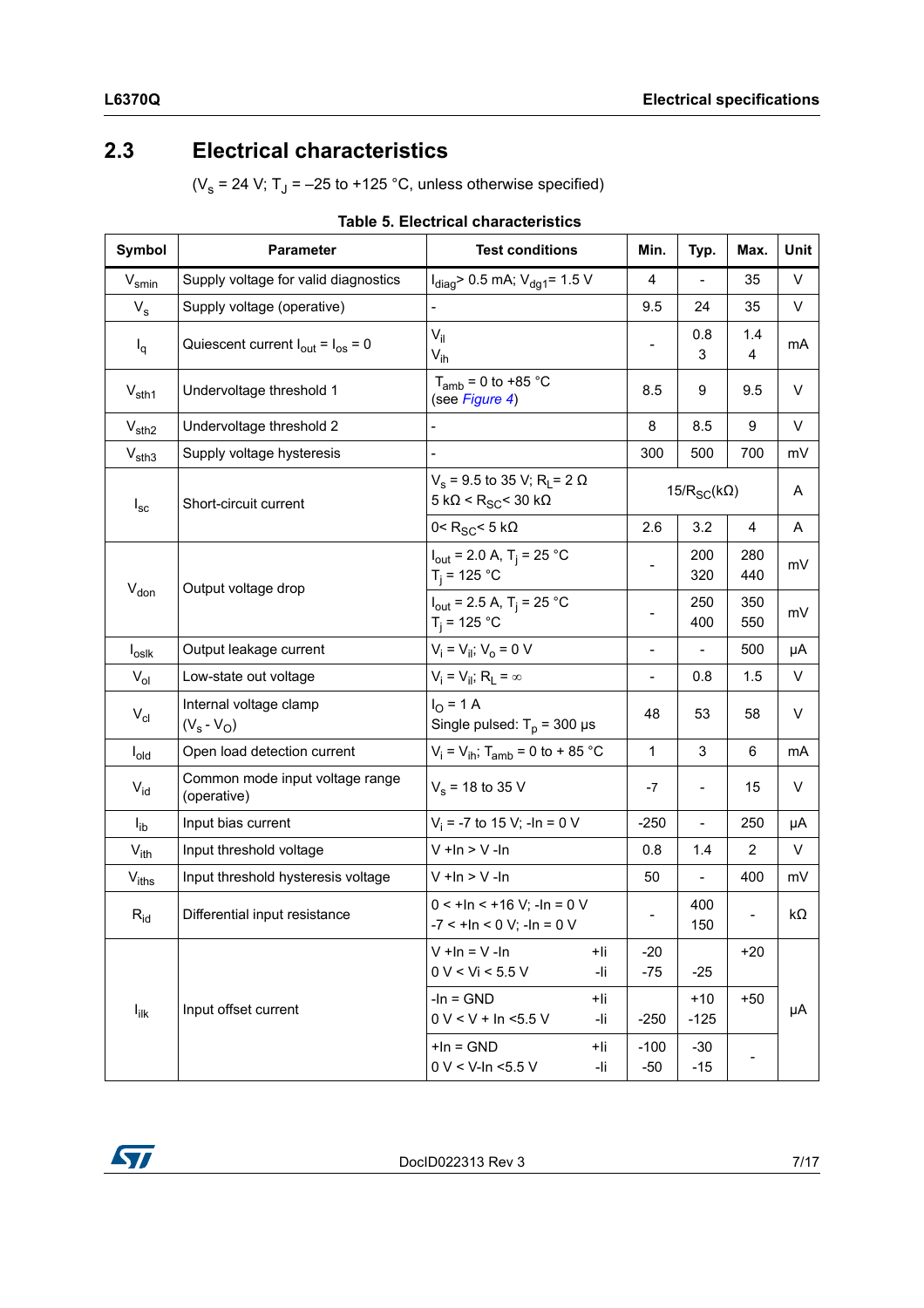| <b>Symbol</b>        | <b>Parameter</b>                         | <b>Test conditions</b>                                                              | Min.                     | Typ.                     | Max.                     | <b>Unit</b>    |
|----------------------|------------------------------------------|-------------------------------------------------------------------------------------|--------------------------|--------------------------|--------------------------|----------------|
| $V_{\text{oth1}}$    | Output status threshold 1 voltage        |                                                                                     | 4.5                      | 5                        | 5.5                      | V              |
| $V_{\text{oth2}}$    | Output status threshold 2 voltage        | (See Figure 3)                                                                      | 4                        | 4.5                      | 5.0                      | V              |
| V <sub>ohys</sub>    | Output status threshold hysteresis       |                                                                                     | 300                      | 500                      | 700                      | mV             |
| $I_{\text{osd}}$     | Output status source current             | $V_{\text{out}}$ > $V_{\text{oth1}}$ ; $V_{\text{os}}$ = 2.5 V                      | $\overline{2}$           | $\overline{\phantom{a}}$ | 4                        | m <sub>A</sub> |
| $V_{\text{osd}}$     | Active output status driver drop voltage | $V_s - V_{os}$ ; $I_{os} = 2$ mA<br>$T_{amb}$ = 0 to +85 °C                         | $\overline{\phantom{a}}$ | 1.5                      | 3                        | V              |
| $I_{oslk}$           | Output status driver leakage current     | $V_{\text{out}}$ < $V_{\text{oth2}}$ ; $V_{\text{os}}$ = 0 V<br>$V_s$ = 9.5 to 35 V | $\overline{\phantom{a}}$ | $\overline{\phantom{a}}$ | 25                       | μA             |
| $V_{\text{dgl}}$     | Diagnostic drop voltage                  | D1 / D2 = L; $I_{\text{diag}}$ = 0.5 mA<br>D1 / D2 = L; $I_{diag}$ = 3 mA           |                          | 40<br>250                |                          | mV             |
| $I_{\text{dglk}}$    | Diagnostic leakage current               | D1 / D2 = H; 0 < $V_{dq}$ < $V_s$<br>$V_s$ = 9.5 to 35 V                            |                          |                          | 5                        | μA             |
|                      | Source drain NDMOS diode                 |                                                                                     |                          |                          |                          |                |
| $V_{\text{fsd}}$     | Forward on voltage                       | At $I_{fsd}$ = 2.5 A                                                                |                          | 1                        | 1.5                      | V              |
| $I_{\text{fp}}$      | Forward peak current                     | $t = 10$ ms; $d = 20%$                                                              | $\overline{\phantom{a}}$ |                          | 6                        | A              |
| $t_{rr}$             | Reverse recovery time                    | $I_f$ = 2.5 A di/dt = 25 A/µs                                                       |                          | 200                      |                          | ns             |
| $t_{fr}$             | Forward recovery time                    |                                                                                     |                          | 100                      | $\overline{\phantom{0}}$ | ns             |
|                      | <b>Thermal characteristics</b>           |                                                                                     |                          |                          |                          |                |
| $\Theta$ lim         | Junction temperature protection          | $\overline{a}$                                                                      | 135                      | 150                      | $\overline{a}$           | $^{\circ}C$    |
| $\Theta_{\text{th}}$ | Thermal hysteresis                       |                                                                                     |                          | 20                       |                          | $^{\circ}C$    |

| Table 5. Electrical characteristics (continued) |  |
|-------------------------------------------------|--|
|-------------------------------------------------|--|

*Note:*  $V_{il} \le 0.8 \text{ V}$ ,  $V_{ih} \ge 2 \text{ V}$  at  $(V + ln > V - ln)$ .

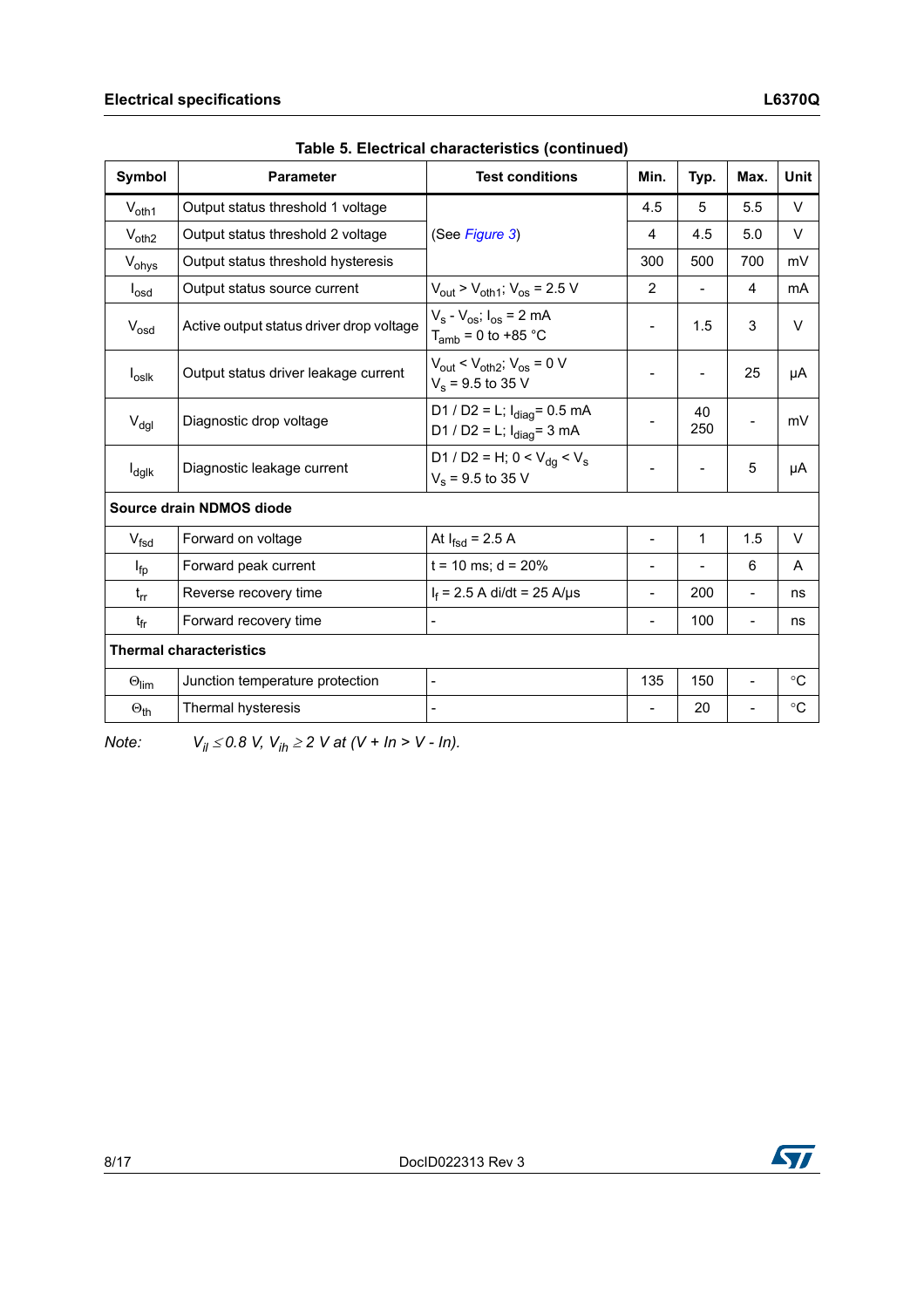# <span id="page-8-0"></span>**2.4 AC operation**

<span id="page-8-1"></span>

| Symbol           | <b>Parameter</b>                        | <b>Test conditions</b>                                                | Min.                     | Typ. | Max.                     | <b>Unit</b> |
|------------------|-----------------------------------------|-----------------------------------------------------------------------|--------------------------|------|--------------------------|-------------|
| $t_r - t_f$      | Rise or fall time                       | $V_s$ = 24 V; R <sub>1</sub> = 70 $\Omega$ ; R <sub>1</sub> to ground | $\blacksquare$           | 20   | -                        | μs          |
| $t_d$            | Delay time                              |                                                                       | $\overline{\phantom{a}}$ | 5    | -                        | μs          |
| dV/dt            | Slew rate (rise and fall edge)          | $\overline{\phantom{0}}$                                              | 0.7                      |      | 1.5                      | V/µs        |
| $t_{ON}$         | On-time during short-circuit condition  | 50 pF < $C_{ON}$ < 2 nF                                               |                          | 1.28 | -                        | µs/pF       |
| $t_{\text{OFF}}$ | Off-time during short-circuit condition | $\overline{a}$                                                        | $\overline{\phantom{0}}$ | 64   | $\overline{\phantom{0}}$ | ιον         |
| <sup>I</sup> max | Maximum operating frequency             | $\overline{\phantom{0}}$                                              | $\overline{\phantom{0}}$ | 25   | -                        | kHz         |

#### **Table 6. AC operation**

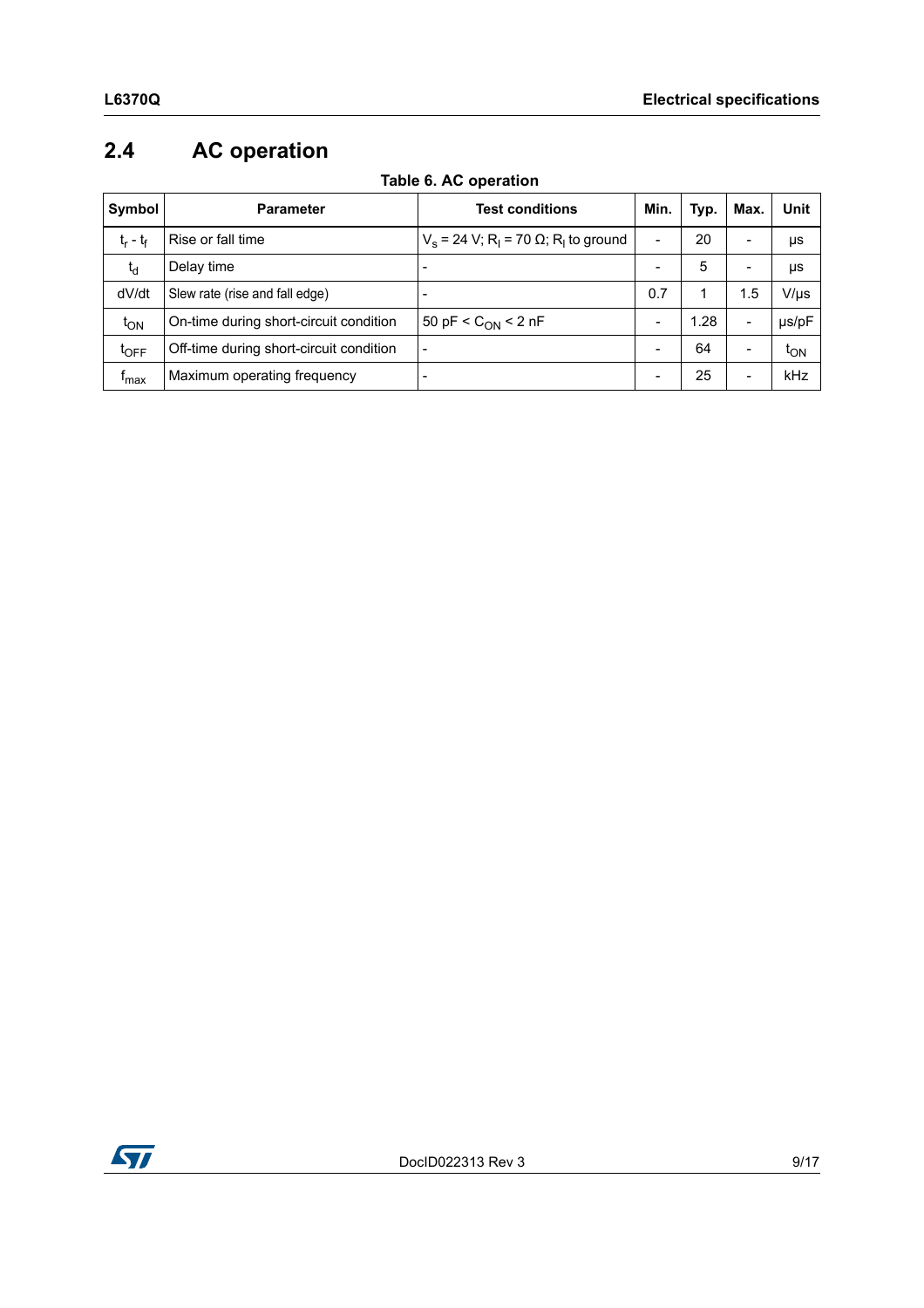# <span id="page-9-0"></span>**3 Circuit description**

<span id="page-9-2"></span>

**Figure 3. Output status hysteresis**

<span id="page-9-1"></span>

**Figure 5. Switching waveforms**



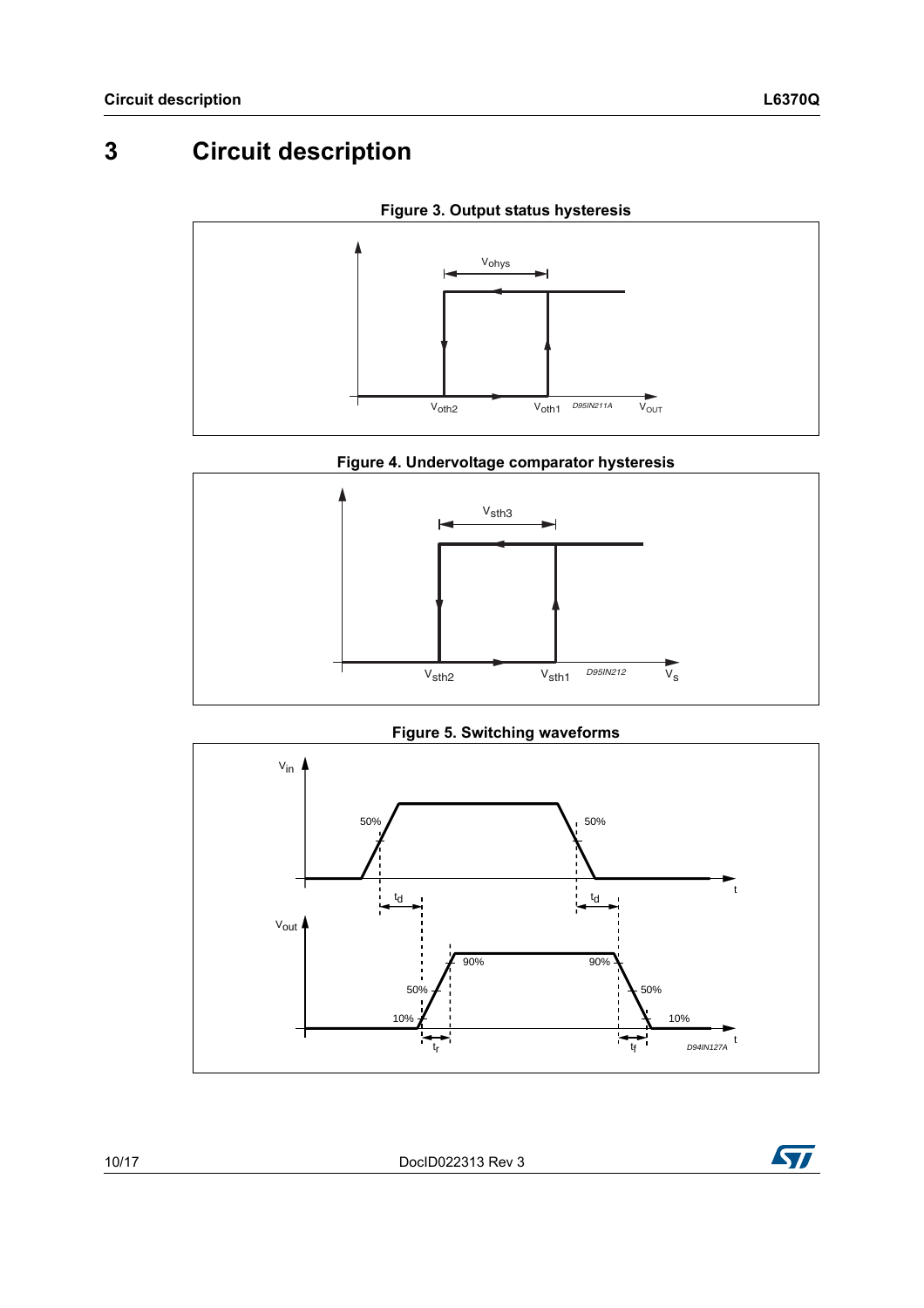## <span id="page-10-0"></span>**3.1 Diagnostic truth table**

<span id="page-10-3"></span>

| <b>Diagnostic conditions</b>                        | Input | Output | Diag1 | Diag2 |
|-----------------------------------------------------|-------|--------|-------|-------|
| Normal operation                                    |       |        | H     | н     |
|                                                     | н     | н      | Н     | н     |
|                                                     |       |        | H     | H     |
| Open load condition $(I_0 < I_{old})$               | н     | H      |       | H     |
|                                                     |       | Н      |       | H     |
| Short to $V_s$                                      | н     | Н      |       | H     |
| Short-circuit to ground $(IO = ISC)$ <sup>(1)</sup> | H     | X      | H     | H     |
| (ON-DELAY pin grounded)                             |       |        | H     | H     |
| Output DMOS open                                    |       |        | H     | H     |
|                                                     | н     |        |       | н     |
|                                                     |       |        | Н     |       |
| Overtemperature                                     | H     |        | н     |       |
|                                                     |       |        |       |       |
| Supply undervoltage $(V_s < V_{sth2})$              | н     |        |       |       |

**Table 7. Diagnostic truth table**

1. A cold lamp filament, or a capacitive load may activate the current limiting circuit of the IPS, when the IPS is initially turned on.

### <span id="page-10-1"></span>**3.2 Input section**

The input section is a high impedance differential stage with high common and differential mode range. Built-in offset of +1.4 V (typical value) and a hysteresis of 400 mV (maximum value) assure high noise immunity.

## <span id="page-10-2"></span>**3.3 Diagnostic logic**

The operating conditions of the device are permanently monitored and the following occurrences are indicated by DIAG1/DIAG2 open drain output pins:

- Short-circuit versus ground. A current limit circuit fixes  $I_{sc}$  = 3.2 A (typical value) the maximum current that can be sourced from the OUTPUT pin (for more details see *[Section 3.4: Short-circuit operation](#page-11-0)*)
- Short-circuit versus  $V_s$
- Undervoltage (UV)
- Overtemperature (OVT)
- Open load, if the output current is less than 3 mA (typical value)
- Output DMOS open according to *[Table 7](#page-10-3)*

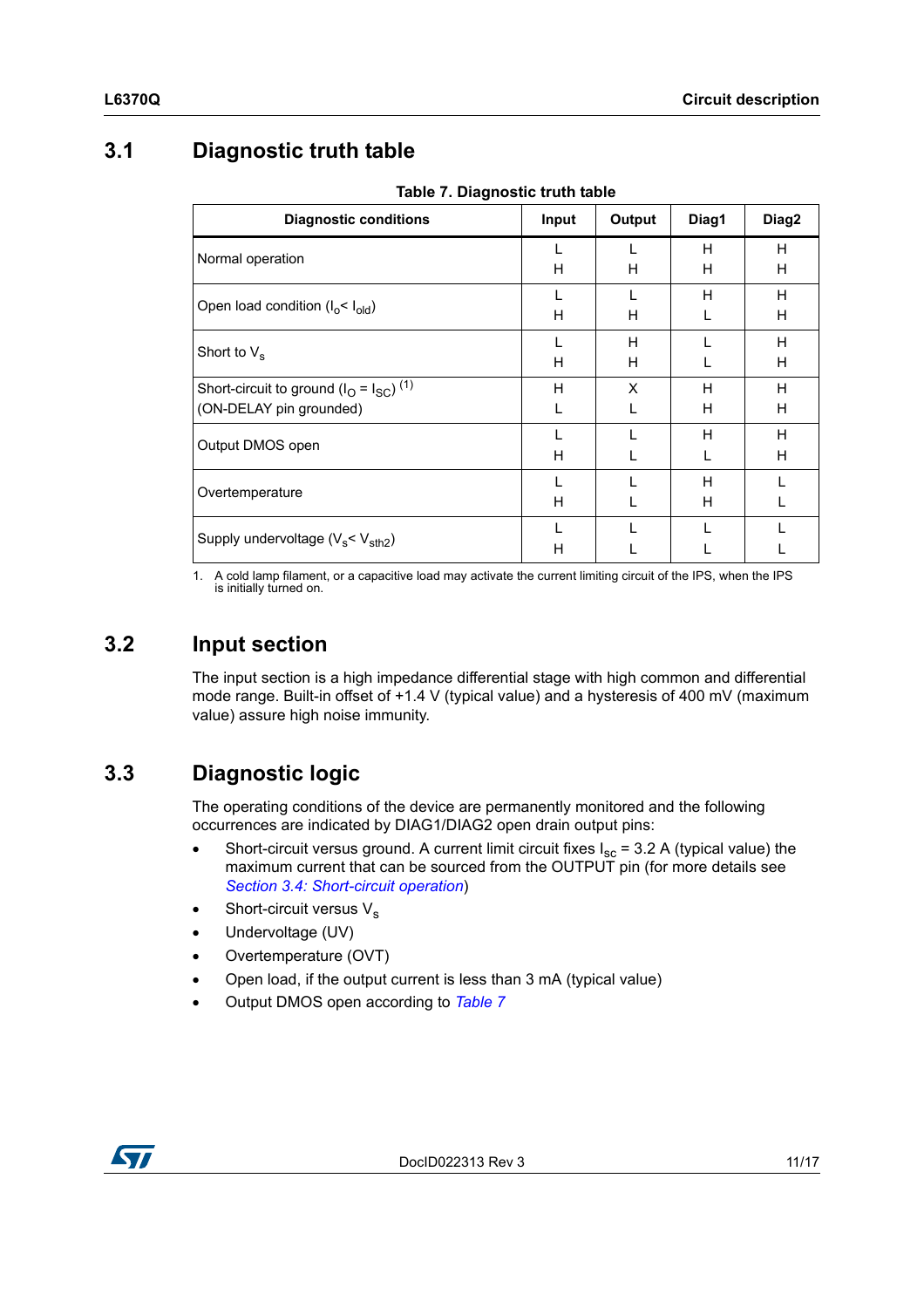### <span id="page-11-0"></span>**3.4 Short-circuit operation**

In order to minimize the power dissipation when the output is shorted-to-ground, an innovative, non-dissipative short-circuit protection (patent pending) is implemented, avoiding the thermal protection.

Whenever the output is shorted-to-ground, or, an overcurrent is sinked by the load, the output devices are driven to linear mode, sourcing the  $I_{\rm sc}$  current (3.2 A typ.) for a time interval  $(t_{ON})$  defined by the external  $C_{ON}$  capacitor connected between the ON-DELAY pin and GND. If the short-circuit increases within the  $t_{ON}$  interval the DIAG2 output status is not affected, acting as a programmable diagnostic delay.

This function allows the device to drive a capacitive load or a filament lamp (that exhibits a very low resistance during the initial heading phase) without the diagnostic. If the shortcircuit lasts for the whole  $t_{ON}$  interval, the output DMOS is switched off and the DIAG2 goes low, for a time interval t<sub>OFF</sub> lasting t<sub>ON</sub> 64 times.

At the end of the  $t_{\text{OFF}}$  interval if the short-circuit condition is still present, the output DMOS is turned on (and the DIAG2 goes high - see *[Figure 7](#page-12-1)*) for another  $t_{ON}$  interval and the sequence starts again, otherwise, the normal condition operation is resumed.

The t<sub>ON</sub> interval can be set to last between 64 ms and 2.56 ms for a C<sub>ON</sub> capacitor value ranging between 50 pF and 2 nF:

#### **Equation 1**

#### $t_{ON}$  (μs) = 1.28 C<sub>ON</sub> (pF)

If the ON-DELAY pin is grounded, the non-dissipative short-circuit protection is disabled and the  $I_{\rm sc}$  current is delivered until the overtemperature protection shuts the device off. The behavior of the DIAG2 output is, in this situation, showed in *[Table 7](#page-10-3)*.

### <span id="page-11-1"></span>**3.5 Overtemperature protection (OVT)**

If the chip temperature exceeds  $\Theta_{\lim}$  (measured in a central position in the chip) the chip deactivates itself.

The following actions are taken:

- the output stage is switched off
- the signal DIAG2 is activated (active low)

Normal operation is resumed as soon as (after some seconds) the chip temperature monitored goes back below  $\Theta_{\text{lim}}\text{-}\Theta_{\text{th}}$ .

The different thresholds with hysteretic behavior assure that any intermittent condition can be generated.

### <span id="page-11-2"></span>**3.6 Undervoltage protection (UV)**

The supply voltage is expected to range from 9.5 V to 35 V, even if its reference value is 24 V.

In this range, the device operates correctly. Below 9.5 V the overall system is not reliable.

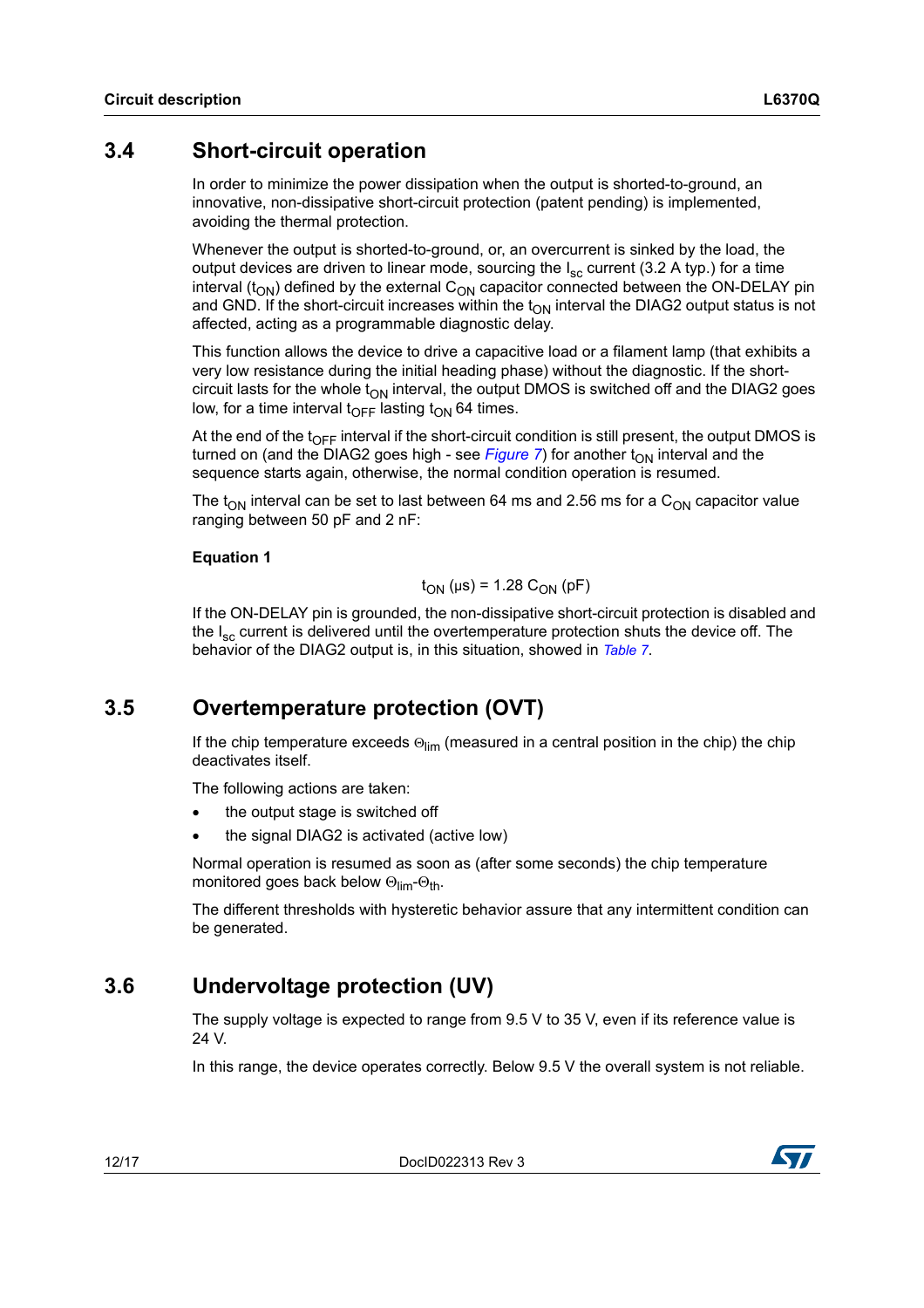Protection shuts off the output whenever the supply voltage falls below the mask fixed by  $V_{\text{sth1}}(9 \text{ V typ.})$  and  $V_{\text{sth2}}(8.5 \text{ V typ.})$ .

The hysteresis (see *[Figure 4](#page-9-1)*) assures a non-intermittent behavior at low supply voltage with a superimposed ripple. The undervoltage status is indicated by the DIAG1 and DIAG2 outputs (see *[Table 7](#page-10-3)*).

## <span id="page-12-0"></span>**3.7 Demagnetization of inductive loads**

An internal Zener diode, limiting the voltage across the power MOSFET between 50 and 60 V  $(V_{cl})$ , provides safe and fast demagnetization of inductive loads without external clamping devices. The maximum energy that can be absorbed by an inductive load is specified in *[Table 3](#page-5-3)*.



**Figure 6. L6370Q short-circuit operation waveforms**

**Figure 7. Inductive load equivalent circuit**

<span id="page-12-1"></span>

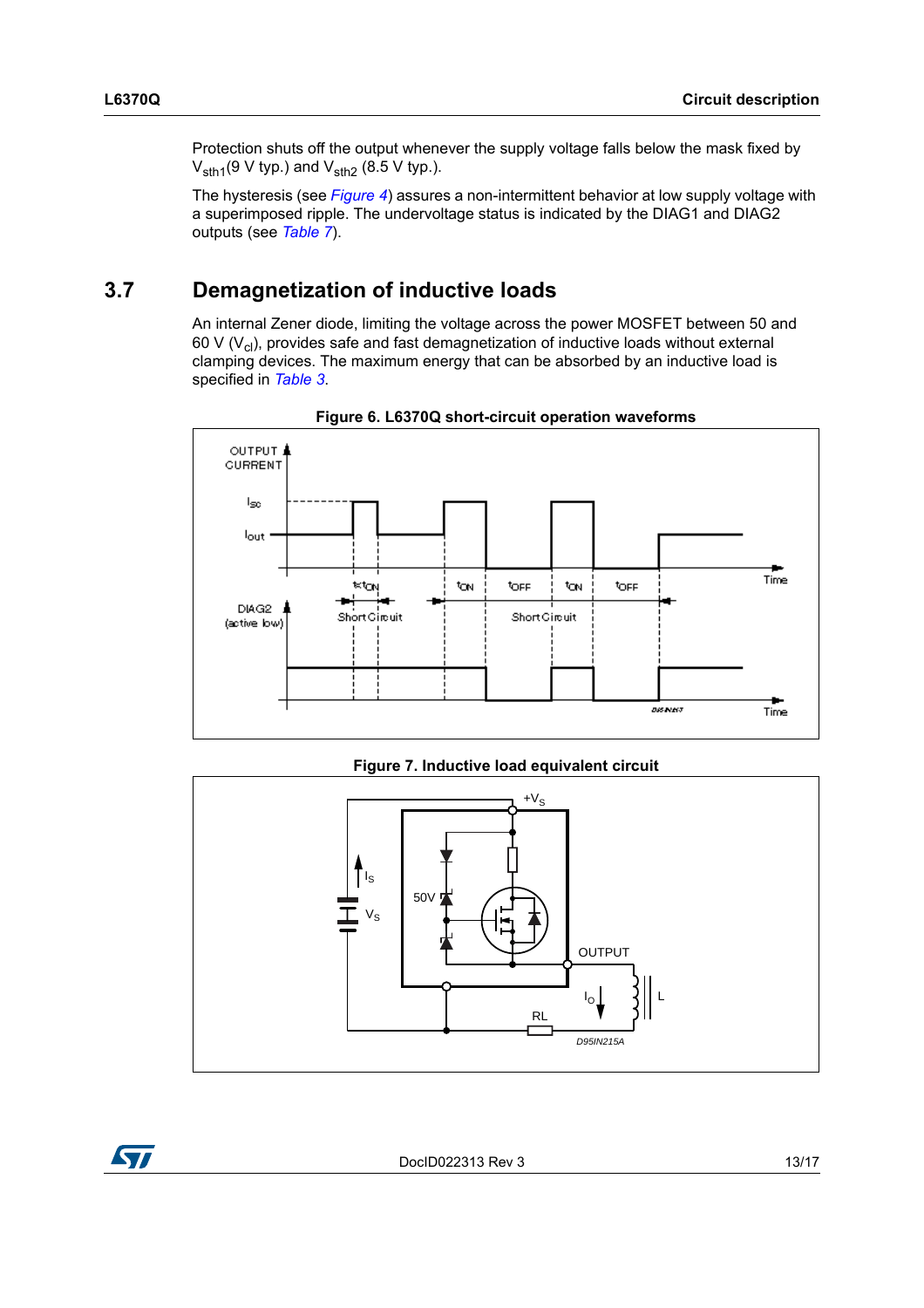# <span id="page-13-0"></span>**4 Package information**

In order to meet environmental requirements, ST offers these devices in different grades of ECOPACK® packages, depending on their level of environmental compliance. ECOPACK® specifications, grade definitions and product status are available at: www.st.com. ECOPACK® is an ST trademark.

### <span id="page-13-1"></span>**4.1 VFQFPN48 (7 x 7 x 1.0 mm) package information**



**Figure 8. VFQFPN48 (7 x 7 x 1.0 mm) package outline**

14/17 DocID022313 Rev 3

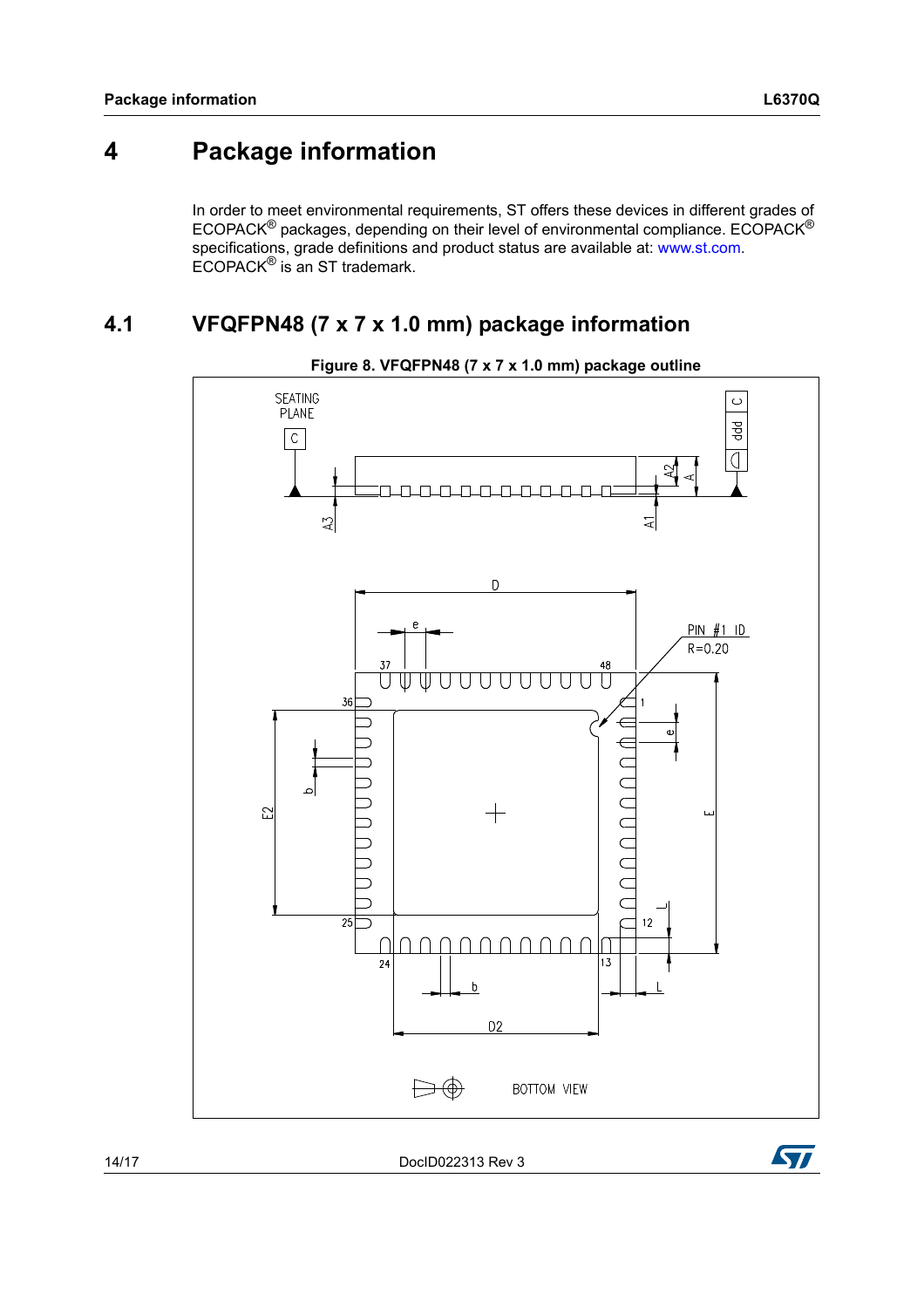|                |                 | <i>.</i><br>די סטייי |      |  |  |  |
|----------------|-----------------|----------------------|------|--|--|--|
| Symbol         | Dimensions (mm) |                      |      |  |  |  |
|                | Min.            | Typ.                 | Max. |  |  |  |
| A              | 0.80            | 0.90                 | 1.00 |  |  |  |
| A1             |                 | 0.02                 | 0.05 |  |  |  |
| A2             |                 | 0.65                 | 1.00 |  |  |  |
| A <sub>3</sub> |                 | 0.25                 | -    |  |  |  |
| b              | 0.18            | 0.23                 | 0.30 |  |  |  |
| D              | 6.85            | 7.00                 | 7.15 |  |  |  |
| D <sub>2</sub> | 4.95            | 5.10                 | 5.25 |  |  |  |
| E              | 6.85            | 7.00                 | 7.15 |  |  |  |
| E <sub>2</sub> | 4.95            | 5.10                 | 5.25 |  |  |  |
| e              | 0.45            | 0.50                 | 0.55 |  |  |  |
| L              | 0.30            | 0.40                 | 0.50 |  |  |  |
| ddd            |                 | 0.08                 |      |  |  |  |
|                |                 |                      |      |  |  |  |

**Table 8. VFQFPN48 (7 x 7 x 1.0 mm) package mechanical data**

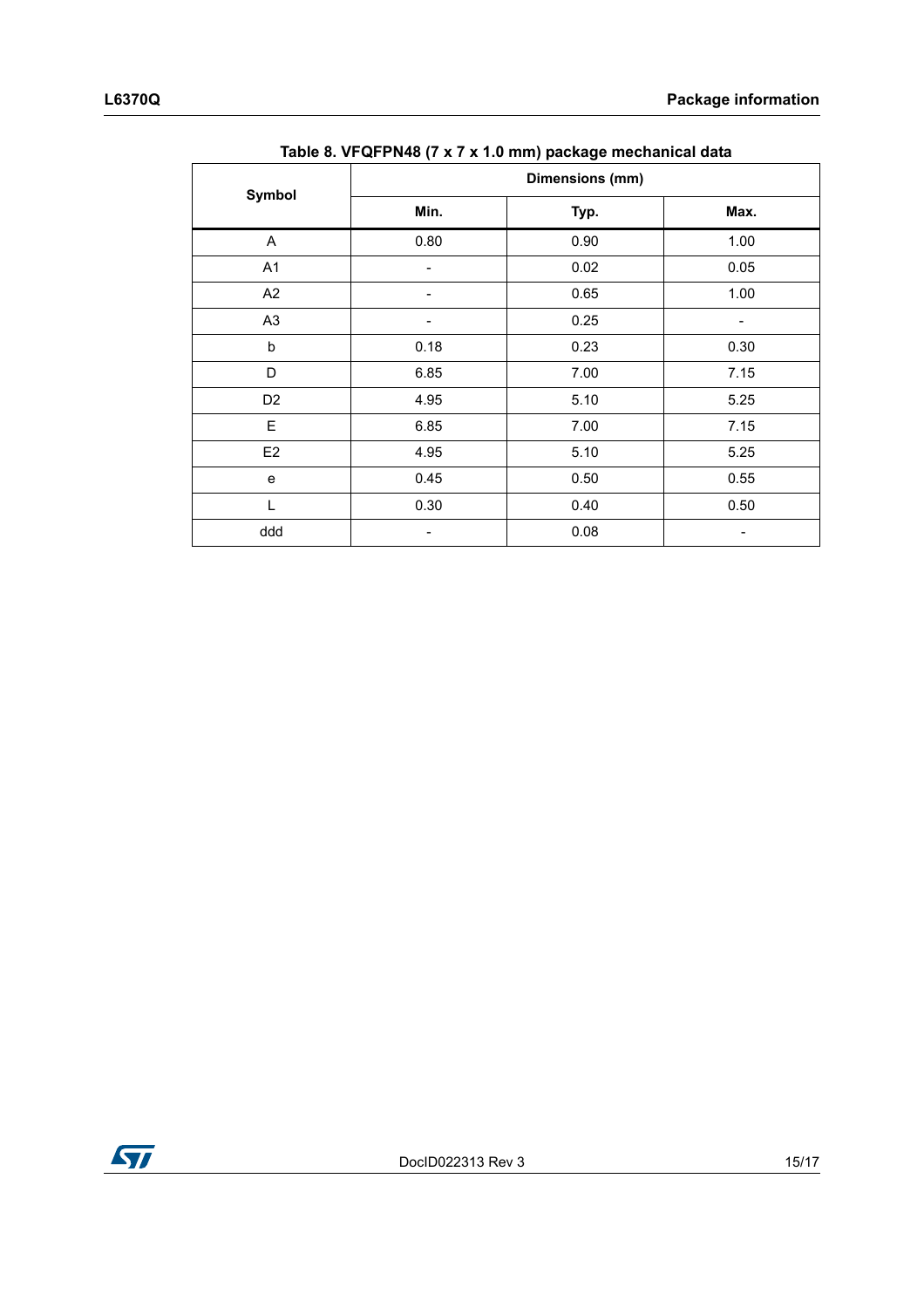# <span id="page-15-0"></span>**5 Revision history**

| Date        | <b>Revision</b> | <b>Changes</b>                                                                                                                   |
|-------------|-----------------|----------------------------------------------------------------------------------------------------------------------------------|
| 04-Oct-2011 |                 | Initial release.                                                                                                                 |
| 24-Jan-2013 | 2               | Changed the operating temperature range parameter in<br>Table 3.<br>Minor text changes.                                          |
| 06-Apr-2018 | 3               | Updated Table 3 (replaced $E_i$ by $E_{AS}$ symbol, updated<br>parameter and value).<br>Minor modifications throughout document. |

| <b>Table 9. Document revision history</b> |  |  |  |  |
|-------------------------------------------|--|--|--|--|
|-------------------------------------------|--|--|--|--|